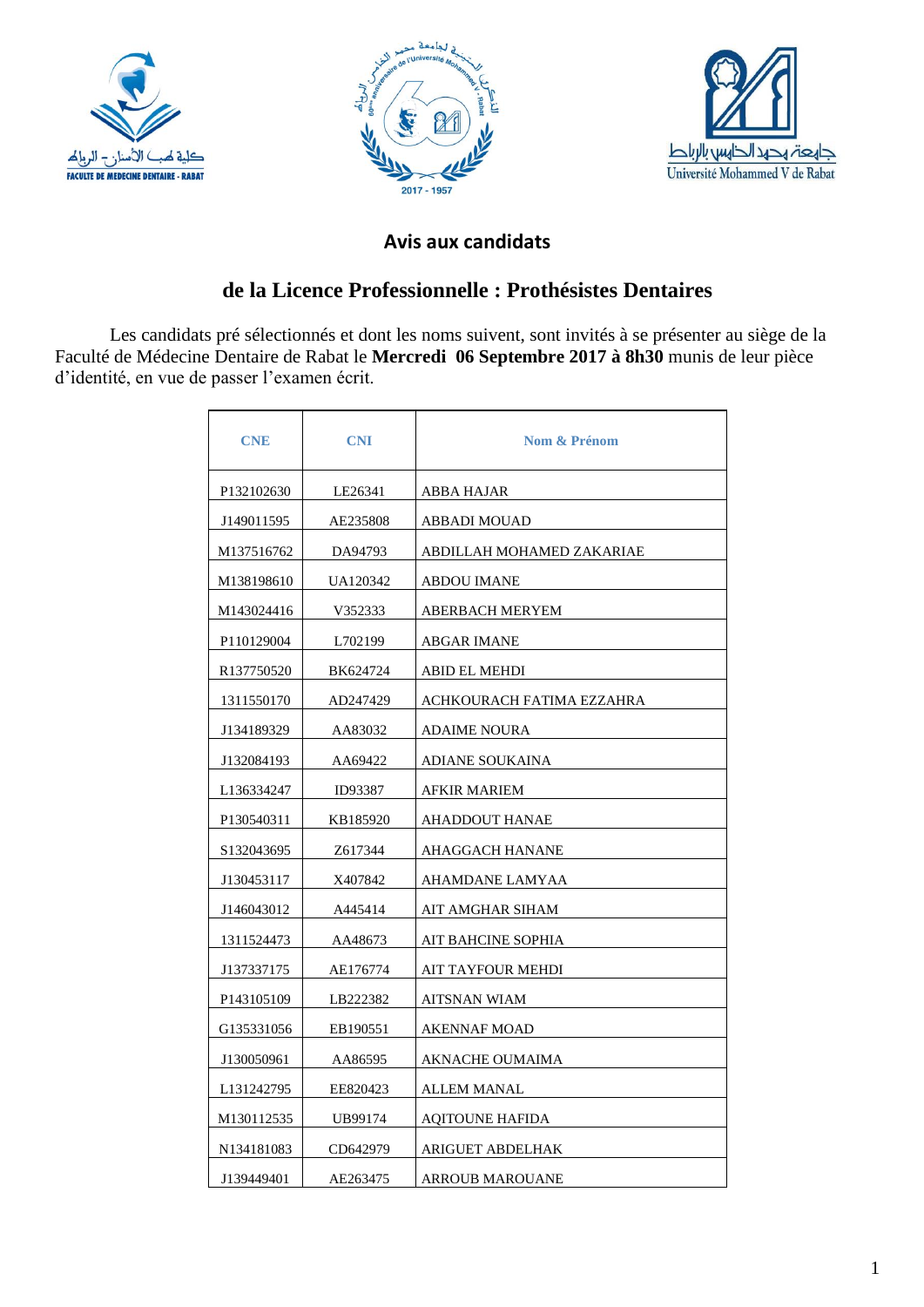





| R <sub>139480837</sub>  | BE910066 | ARSAOUIA IMANE               |
|-------------------------|----------|------------------------------|
| J131517652              | AE280106 | <b>ASSALHI IMANE</b>         |
| J134250993              | AD295072 | ATTAQ NOURA                  |
| P <sub>142010891</sub>  | K553207  | AYOUB OUMAIMA                |
| J138175529              | AA38638  | AYOUBI AYA                   |
| J135444426              | AD301647 | AZENNOUD IHSSANE             |
| L <sub>139341408</sub>  | IA186634 | AZEROUAL CHAIMA              |
| J136478391              | AD300594 | AZIZ ZINEB                   |
| J133215005              | AA91282  | AZNAG HAFSA                  |
| P <sub>149103206</sub>  | LB224748 | AZOUZ BOUCHRA                |
| 1127929700              | U169348  | BAALI SANAE                  |
| M136440681              | U188855  | <b>BADDOUR MOHAMED-AMINE</b> |
| 1412733526              | LF49494  | BADRI FATIMA-EZZAHRA         |
| 1513706190              | LF49495  | <b>BADRI IKRAM</b>           |
| M132220132              | D887584  | <b>BAGUENA CHAYMAE</b>       |
| J130503218              | AS2779   | <b>BAHRA ASMAE</b>           |
| R <sub>130102208</sub>  | BK666067 | <b>BAHRA SARA</b>            |
| D <sub>130508878</sub>  | JK33136  | <b>BAKRIME SALMA</b>         |
| M134266297              | VA140944 | BAL-GHAOUI FATIMA-ZAHRAE     |
| H <sub>130029507</sub>  | F576474  | <b>BALI YASSER</b>           |
| C <sub>130028830</sub>  | JA184370 | <b>BALLOUCH SALEM</b>        |
| R <sub>136928736</sub>  | BB175906 | <b>BALMANE ILYASS</b>        |
| J139548871              | AA84109  | <b>BARBOUR NADA</b>          |
| N <sub>1480</sub> 12159 | CD692357 | <b>BARCHICHOU NASSIM</b>     |
| M134226641              | UA115545 | <b>BARZOUK MOUAD</b>         |
| R147006418              | BB163957 | <b>BAYANE HANANE</b>         |
| G130371612              | Y461507  | <b>BELFASSI YOUSSEF</b>      |
| J131351652              | XA124940 | <b>BELFKIH NABILA</b>        |
| E130226821              | G723487  | <b>BELGADA MOHAMMED</b>      |
| E135235130              | G726926  | <b>BELHAJ ASMAE</b>          |
| G138659545              | EE813812 | <b>BELKIYAL GHITA</b>        |
| 1513547927              | AE84624  | <b>BELMQADEM JIHANE</b>      |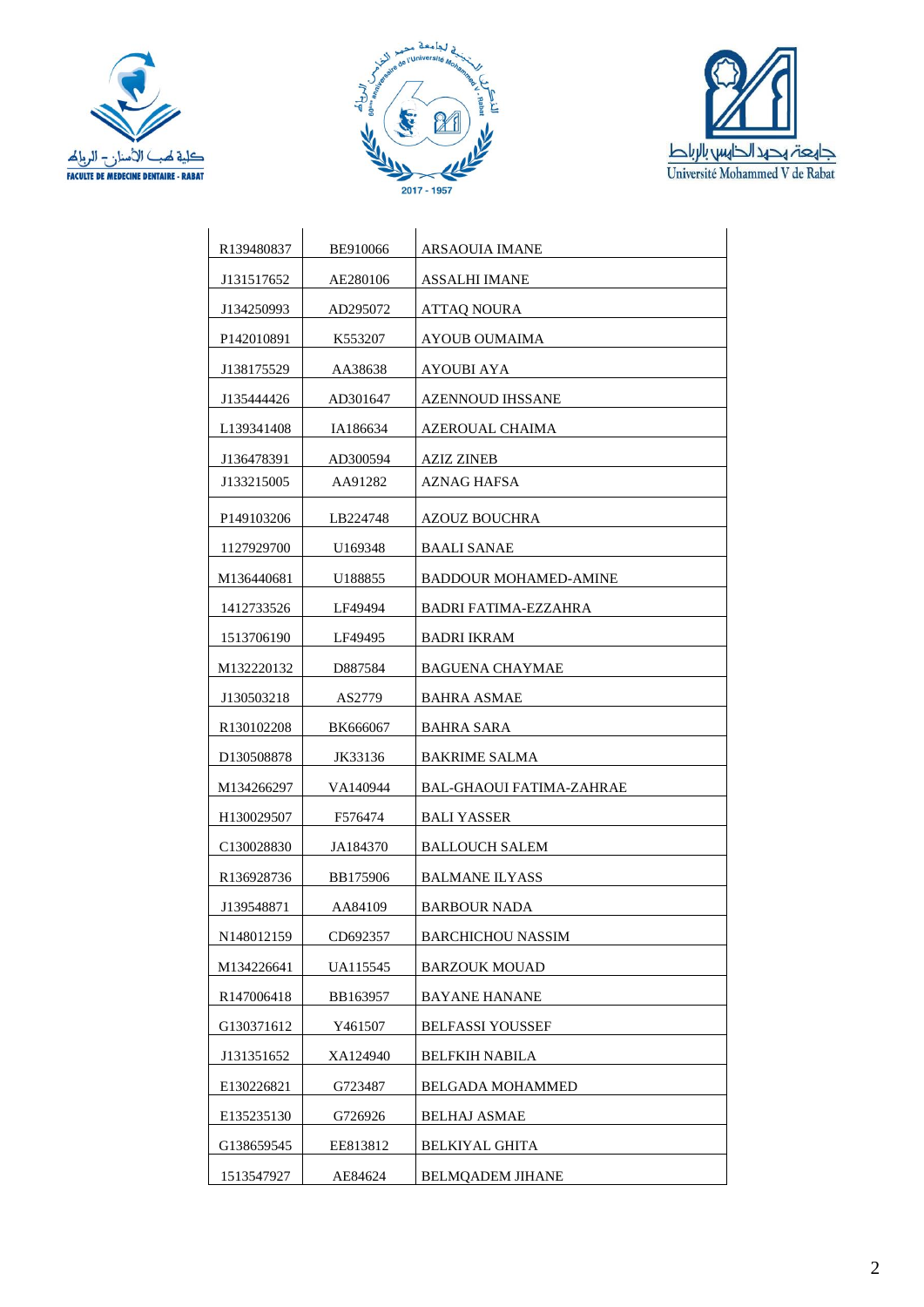





| J136320934             | AE276228        | BELTARCHI CHAIMAE           |
|------------------------|-----------------|-----------------------------|
| P <sub>131484510</sub> | LC319764        | <b>BEN MAIMOUN MOUKHLES</b> |
| Z <sub>176001418</sub> | KB122505        | <b>BEN OSMANE HICHAM</b>    |
| N134152513             | CD674791        | <b>BENABALLAH YASSINE</b>   |
| J139173706             | AA85562         | BENAMR SARA                 |
| J130525397             | AE107168        | BENDDIKIA KHADIJA           |
| J133216378             | AA78551         | <b>BENGAZZAR BILAL</b>      |
| J120000389             | AA82947         | <b>BENHMIDANE HANAE</b>     |
| J144049637             | AE275264        | <b>BEN-LAKHDAR AMINE</b>    |
| M137493198             | <b>UC154598</b> | <b>BEN-LHASSANE MARYAM</b>  |
| E148088201             | GK146436        | <b>BENROIA ADAM</b>         |
| N131308824             | CN31209         | <b>BENSAL AWATIF</b>        |
| E136041430             | GY39778         | <b>BENSIDI HAJAR</b>        |
| P135497826             | LB216036        | <b>BERRFAI HAFSA</b>        |
| L <sub>139218615</sub> | IC139296        | <b>BIYAH SOUKAINA</b>       |
| F136127062             | QA171834        | <b>BOUABIDI AYOUB</b>       |
| 1512000983             | JM56448         | <b>BOUACHRINE YOUSSEF</b>   |
| S142034941             | Z612539         | <b>BOUASRIA KHALID</b>      |
| 1512866116             | F589508         | <b>BOUAZZAYEN AMIRA</b>     |
| J135525440             | AE81246         | BOUCHKARA LOUBNA            |
| R <sub>130573550</sub> | BE897958        | <b>BOUDHIRA ALI</b>         |
| J135359245             | AE270979        | <b>BOUDISS RAJAE</b>        |
| J134536885             | AE177257        | <b>BOUGRINE FATIMA</b>      |
| D <sub>143058006</sub> | J520399         | <b>BOUGRINE HIBA</b>        |
| M135293603             | U192624         | <b>BOUHAMIDI HAFSA</b>      |
| N138189719             | CD722248        | <b>BOUHLAL NAZIH</b>        |
| M130438522             | VM12530         | <b>BOUKBIR IMANE</b>        |
| 1412286458             | QA169154        | <b>BOUKHEROUAA OTHMANE</b>  |
| E148039356             | GB244303        | <b>BOUKHOUITE INAS</b>      |
| D136578235             | PA165597        | <b>BOUKRIS OUIAM</b>        |
| J130441755             | AE255078        | BOULAALA OUMAYMA            |
| J136131771             | AD297312        | <b>BOULHAJ NIAMA</b>        |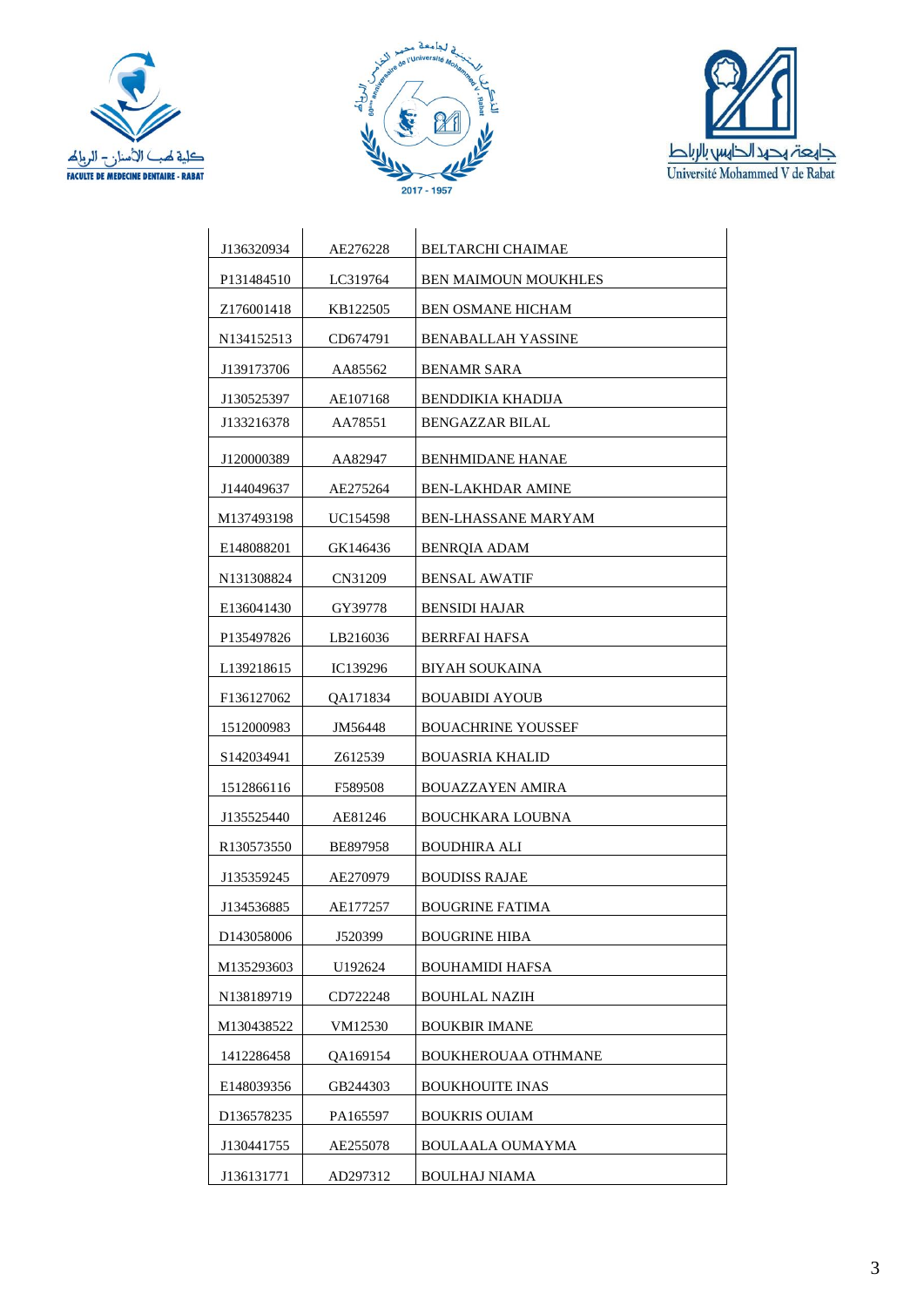





| J136490841                          | AS2039   | BOUMAHDI CHAIMAE          |
|-------------------------------------|----------|---------------------------|
| J136530175                          | AE257561 | BOUMALIK ZAYNAB           |
| S <sub>1470</sub> 1948 <sub>2</sub> | Z615654  | <b>BOUMEDIANE WIJDANE</b> |
| 1412533772                          | AE232735 | <b>BOUNOUAS ILHAM</b>     |
| J132169071                          | AE278232 | BOURHABA CHAIMAE          |
| E139180042                          | GA207900 | <b>BOURICH OUISSAL</b>    |
| J137789345                          | AE257538 | <b>BOURICHA MERYAM</b>    |
| J137429613                          | AE254860 | <b>BOUSLAMA SARA</b>      |
| J147039145                          | AE260975 | <b>BOUSSEDRA SANAE</b>    |
| L <sub>131242459</sub>              | IE40153  | BOUSSETTA FADOUA          |
| C133160344                          | JA181669 | <b>BOUTCHKIL ASMAE</b>    |
| J134295118                          | X407150  | BOUTMAZOUGHT NOUHAYLA     |
|                                     | AD286434 | <b>BOUZAHIR SAFAE</b>     |
| E141003375                          | G730341  | <b>BRAIM SOUKAINA</b>     |
| J133503174                          | AE185389 | BRITEL LAILA              |
| L <sub>136203020</sub>              | IA188592 | CHAABI IKRAM              |
| J132503131                          | AE258412 | <b>CHABLAOUI IHSSANE</b>  |
| J137491020                          | AS2381   | <b>CHAHBOUN RAJAE</b>     |
| J137430462                          | AS2903   | CHAIB CHAIMAE             |
| M130023626                          | UB98606  | CHAKRI KHADIJA            |
| P132532993                          | LB224927 | CHARRADI NADA             |
| H130287087                          | FA190967 | CHEMLAL AYOUB             |
| J131358895                          | X407800  | <b>CHLAH OUASSILA</b>     |
| J131287405                          | AD299447 | CHOUKHAN HOUDA            |
| M136518929                          | DO53920  | DADSI CHAHRAZAD           |
| J138085373                          | AD290666 | <b>DADY MERIEM</b>        |
| J110068548                          | AA84630  | DAHMAKI IMANE             |
| J131327875                          | AE254085 | DAHMANI MERYEM            |
| P110125353                          | LG41081  | DAMOU AYOUB               |
| R <sub>141017327</sub>              | BB164715 | DAYYAN ILHAME             |
| J120001025                          | AE84583  | DEBBAJ WISSAL             |
| P130127805                          | GM212667 | <b>DENI ABIRE</b>         |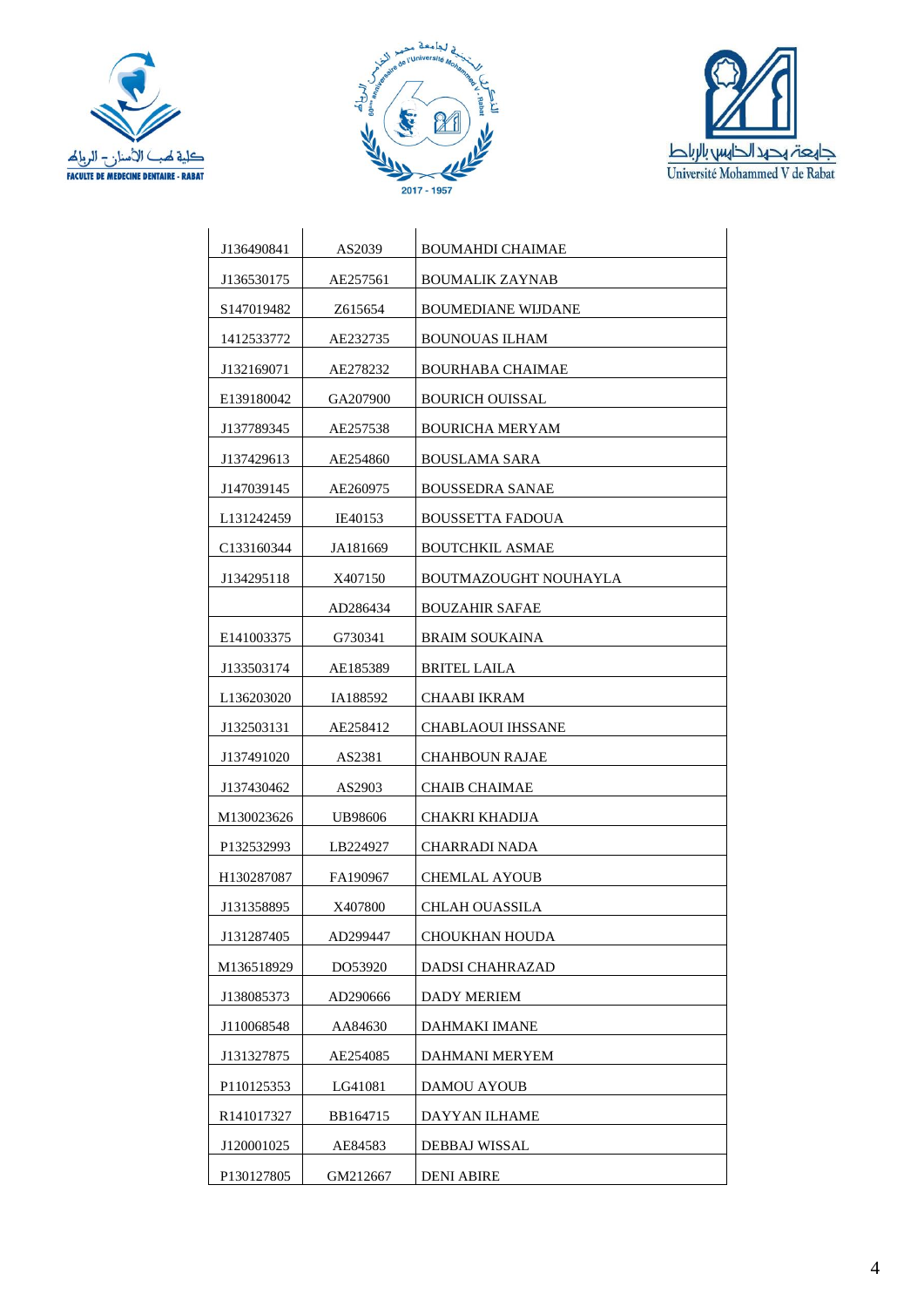





| J130038780             | AA84264  | DJIMI HAJAR            |
|------------------------|----------|------------------------|
| F134403123             | TA145078 | DOUBALI ABDELALI       |
| J130250979             | AD280458 | DRIEA KHADIJA          |
| J133252554             | AD294004 | ECH-CHABBI YOUSSEF     |
| J135336659             | AD247114 | ECHETOUANI NISRINE     |
| G135379407             | Y460307  | ED-DAHY OUMAYMA        |
| L <sub>138367768</sub> | IC130836 | EDDOUIF CHAIMA         |
| J134098971             | AE103846 | EL ACHAK CHAIMAE       |
| J130011050             | AE257341 | EL ADBI MAROUANE       |
| J132523761             | AA85180  | EL ALAMI RASHA         |
| J130464197             | AE262961 | EL ALAOUI ZINEB        |
| R <sub>130040482</sub> | BJ458658 | EL ANZAR ASMAA         |
| J130038667             | AA84351  | EL AOUAF KHADIJA       |
| J134264664             | AD297806 | EL AOUD RACHIDA        |
| N136298895             | CD286607 | EL BEY KAOUTHAR LOUBNA |
| J130490852             | AE176426 | EL BOUCHTI WIAM        |
| 1513954517             | DN32501  | EL BOUJANNANI NAWFAL   |
| J132083384             | AA79309  | EL BRADI NEZHA         |
| E143088207             | GK149522 | EL FAHLY ADIL          |
| G139487962             | Y476926  | EL GHALI CHAYMAE       |
| P131522590             | LB221981 | EL GHAZI HAITAM        |
| J130107872             | AA66046  | EL GOURARI SALMA       |
| J138321169             | AE263988 | EL GUARHI HASNAE       |
| J138383322             | X407632  | EL HABCHI SAIDA        |
| J133350353             | AE234200 | EL HABCHI SIHAM        |
| N133065422             | CN32575  | EL HADDYOUY HAMZA      |
| J110005194             | AD296128 | EL HASSOUNI NADA       |
| H130029271             | F640866  | EL HILALI EL BATOUL    |
| M138440676             | U190910  | EL HOUARI ISMAIL       |
| J140049572             | AE108282 | EL JANATI IKRAM        |
| J134194677             | AA91301  | EL JAOUHARI HAJAR      |
| D139478281             | P348565  | EL KAID RAJA           |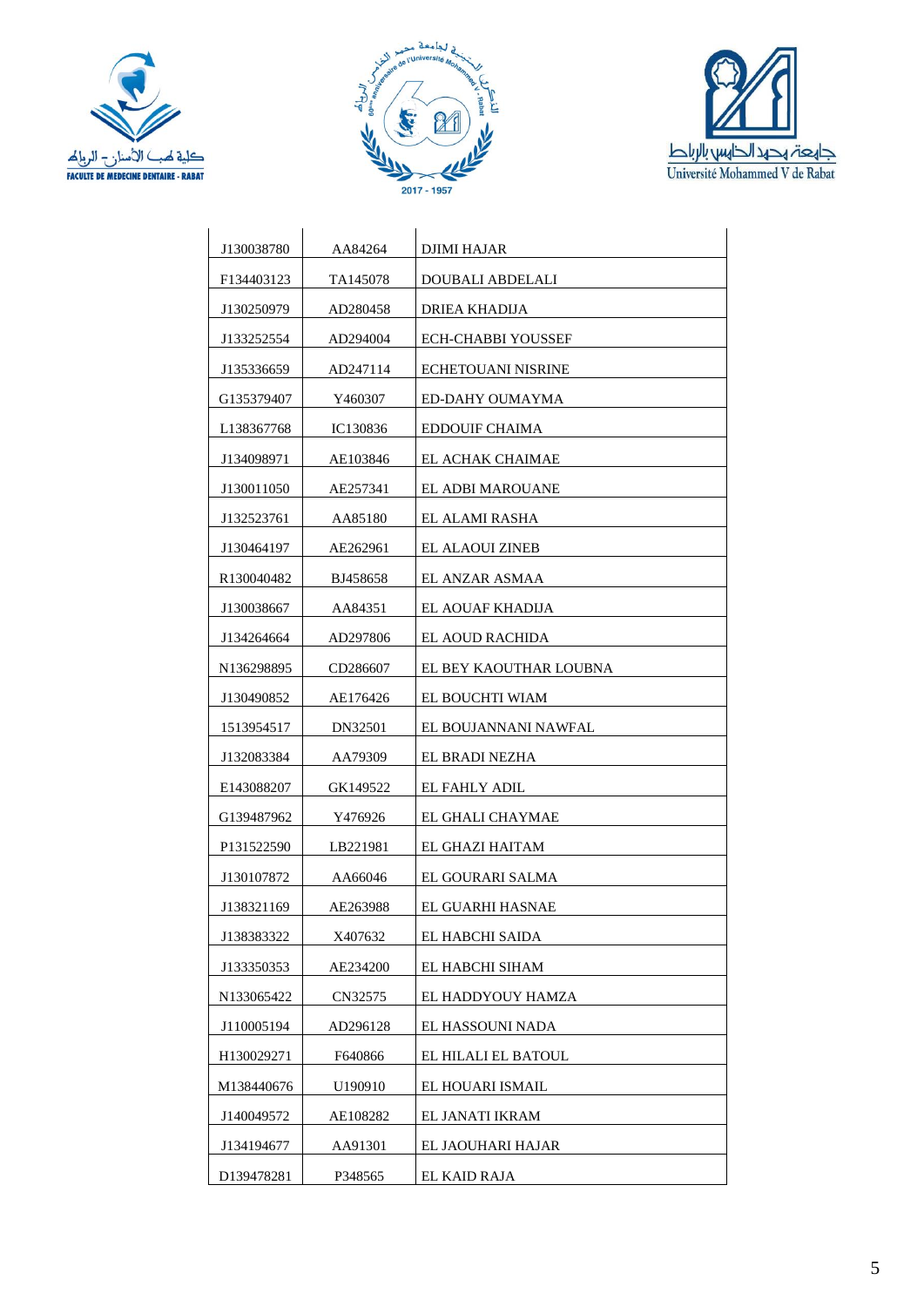





| J130368507              | AA78106  | EL KATIBI BOUTAINA         |
|-------------------------|----------|----------------------------|
| J110068962              | AA77662  | EL KHALFOUNI YOUSRA        |
| P132534335              | LB224805 | EL KHATIB KHAOULA          |
| R <sub>1441</sub> 14998 | BB178766 | EL KHAZRAJE OTHMAN         |
| M134298094              | D885665  | EL MADHOUNE FADWA          |
| D <sub>136404615</sub>  | TA248562 | EL MADROUCHI FATIMA        |
| R <sub>138358757</sub>  | BB172202 | EL MAHFOUD FATIMA-ZAHRA    |
| H <sub>132358333</sub>  | FH61091  | EL MAHY AYOUB              |
| B130010597              | SH191121 | EL MARZOUKI NOUHAYLA       |
| K <sub>130055848</sub>  | M619620  | EL MEKKAOUI OUMAIMA        |
| K140030541              | M596545  | EL MERROUNI HAFSA          |
| J146011576              | AE263892 | EL MOUADDINE MERYEM        |
| P134535108              | LB221413 | EL MOUDEN WIAME            |
| P <sub>143048742</sub>  | LB218426 | EL OTMANI FARAH            |
| J130338543              | AE266605 | <b>ELAADMOUNI ZINEB</b>    |
| J131338438              | AE266262 | ELALAOUI RACHIDA           |
| R <sub>141049958</sub>  | BJ455308 | <b>EL-AMIR YOUNESS</b>     |
| J131318750              | AE262885 | ELAMRI AHLAM               |
| J110000654              | AD290653 | ELASLI RIME                |
| F136391239              | QA183825 | ELFADALI NAJWA             |
| L <sub>148054620</sub>  | 1745481  | ELGAMOUZ IKRAM             |
| 1412547170              | AD249636 | ELGHOJDAMI HAMZA           |
| H139375991              | F640194  | ELHAFYANI NADIA            |
| J139413050              | AD297241 | ELHAMMOUNI MERIEM          |
| J136541111              | XA125622 | ELHIMER ZAKARIAA           |
| J131393741              | AS3182   | ELKAIDA LOUBNA             |
| J134202514              | AA84015  | ELKASMI MOHAMED            |
| L133276988              | I746097  | ELMAGHRAOUI ASSIA          |
| P144010910              | K543389  | ELMEZDEGHI BAHAEEDDINE     |
| J131085210              | AA85849  | ELMOUTAOUAKIL NABIL        |
| J139217458              | AA78979  | <b>ELOUAFI KHALID</b>      |
| J149026991              | AD279307 | ELOUAZZANY ECHCHAHDY AMINA |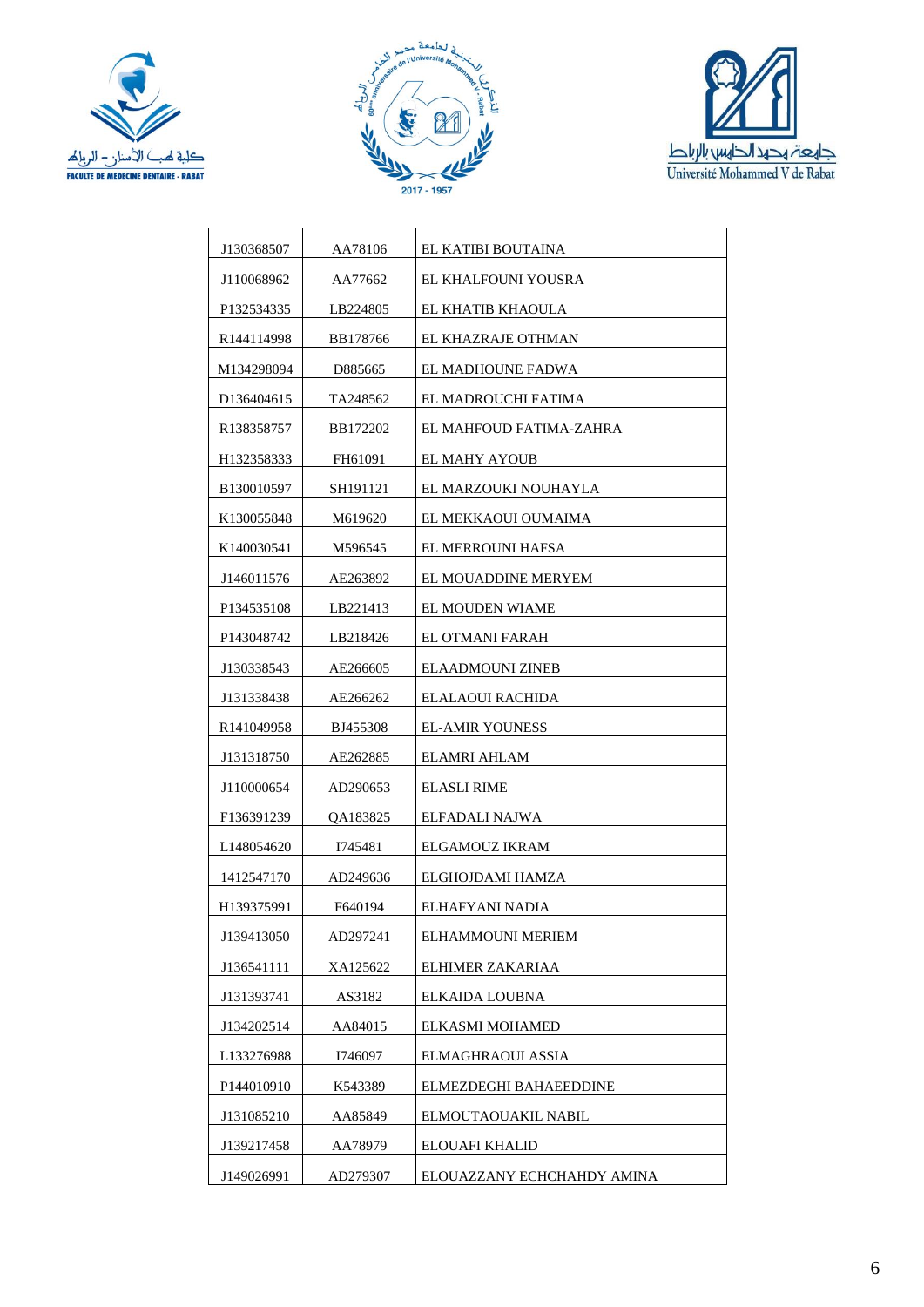





| M131438998             | VA136152 | ELYAZIDI NAJAT          |
|------------------------|----------|-------------------------|
| F139266746             | W432698  | ENNASSIRI LATIFA        |
| E131223426             | G727286  | <b>ENNEBET IBTIHAL</b>  |
| J133425837             | AS2691   | EN-NIJI KAWTAR          |
| E135114512             | GN229867 | <b>ENOURI HLIMA</b>     |
| J139334397             | AE266566 | <b>ER-ROUYSY FOUZIA</b> |
| J138299300             | AD291000 | <b>ESSADI MERIEM</b>    |
| J138100540             | AD290999 | ESSADI SALMA            |
| J135491095             | AE175560 | ES-SEBBANI KAWTAR       |
| N <sub>138124707</sub> | CD653500 | ETTAQI YOUSRA           |
| J130032891             | AE257457 | ETTOUR MARYEM           |
| R <sub>130795666</sub> | BB177941 | EZZAHI ISMAIL           |
| L131345433             | IB242285 | EZZAHRAOUY HAJAR        |
| L <sub>146020764</sub> | IB241655 | <b>FAHEM IKRAM</b>      |
| G138599164             | EA217640 | FAIK OUMAYMA            |
| J139291444             | AD290273 | <b>FAIZ CHAIMAE</b>     |
| S <sub>136029709</sub> | Z628638  | <b>FARHI AYOUB</b>      |
| 1210887765             | SA12337  | FARHOU OUARDA           |
| J136216685             | AA75728  | <b>FARS ZAYNAB</b>      |
| J149011650             | AA88814  | <b>FASI CHAIMAE</b>     |
| D136431177             | P345598  | <b>FATIH ASMAE</b>      |
| J149045583             | AE197025 | <b>FREME ZAINEB</b>     |
| J136341000             | A745018  | <b>GHANIM MAJDA</b>     |
| P136127924             | GM215726 | <b>GORFTI OUMAIMA</b>   |
| J132216009             | X386505  | GOUAINA NIHAL           |
| E134238283             | G729405  | GOUZA SALMA             |
| P138369269             | K562148  | <b>GRIMI NOUR</b>       |
| E130235197             | G557609  | GUERGGAR AMANI          |
| 1513683352             | LA163069 | <b>HABIB NIHAL</b>      |
| R135639627             | BK682015 | <b>HAIDI HASSAN</b>     |
| E144035855             | G738482  | HAIDRA FATIMA EZOHRA    |
| J149026830             | AE266034 | <b>HAITOUTI MERYEM</b>  |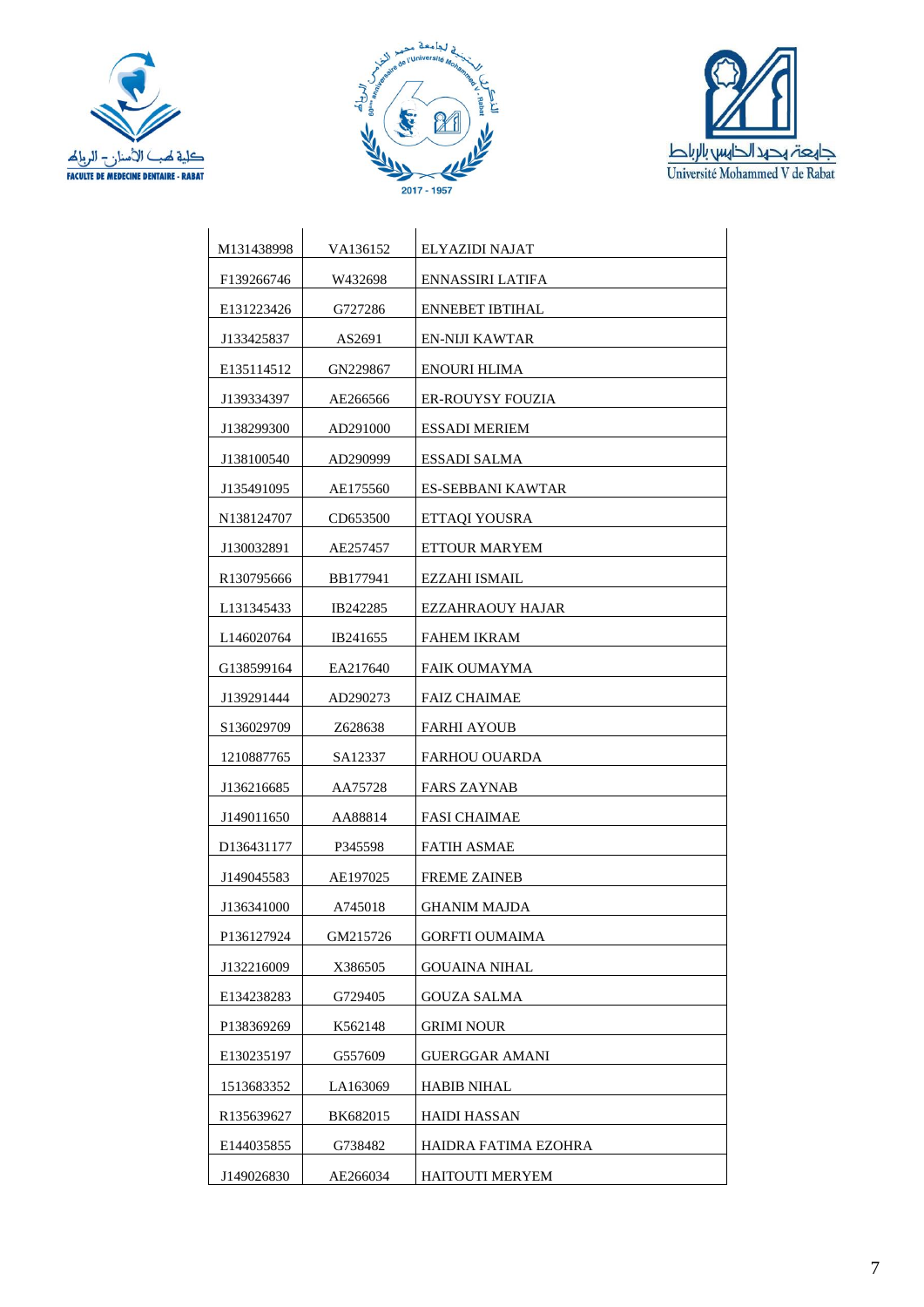





| H <sub>135408697</sub>  | FB119523 | HAJJI OUMAYMA             |
|-------------------------|----------|---------------------------|
| L <sub>138202737</sub>  | IB241311 | HAJJI OUSSAMA             |
| R <sub>139750502</sub>  | BK290190 | HALFYA AYA                |
| F147001884              | QA183733 | HAMDI OUSSAMA             |
| P138103628              | LE35265  | HAMLILI ALI               |
| M130039451              | D890232  | HAMMIRI OUMAYMA           |
| J139462363              | AD288988 | HAYARI WAFAE              |
| E139247290              | GI113    | HAYFA NACIMA              |
| N <sub>1440</sub> 35901 | CB317043 | <b>HEDOUN SOUKAYNA</b>    |
| J137350235              | AE235717 | <b>HGUIGACH SALMA</b>     |
| G135569620              | ID96657  | HIMOUD HAMZA              |
| J131214865              | AA87233  | HOUMMAD JDID HIBA         |
| M130039410              | D891978  | HOUMMANI KHAOULA          |
| F137382874              | QB36486  | <b>HOUSBY MERIEM</b>      |
| P135501542              | LB209614 | <b>HUSSNY MOHAMED</b>     |
| J138220771              | AA88144  | <b>IDRISSI HOUSNA</b>     |
| J136185268              | AA94618  | <b>IFKIRNE KENZA</b>      |
| J132359551              | AD299719 | <b>INEJJARNE SOUKAINA</b> |
| J136531547              | AE257004 | JAHID OUMAIMA             |
| 1412535990              | AE115437 | <b>JENNANE YASSIR</b>     |
| H <sub>134195593</sub>  | S729185  | JIMI MANAL                |
| J136506909              | AS4263   | <b>JIRARI MERYEM</b>      |
| R <sub>133651369</sub>  | T296835  | KAALA MEHDI               |
| J143047663              | X384436  | KAISSARI KARIM            |
| J130418289              | AD276455 | <b>KALIM LAMIAE</b>       |
| E135184823              | GI266    | KARIM HAJAR               |
| M142045514              | D909706  | KARYM EL MAHDI            |
| S133431422              | Z620486  | KEROUAD OUMAIMA           |
| F141010780              | TA145871 | KHENCHAOUI MANAL          |
| R134806643              | BJ460368 | KHIRI NABILA              |
| J130035179              | AA88264  | KLOUCHE MARWA SAFAE       |
| N134334409              | CD695637 | KOHEN MOUNIA              |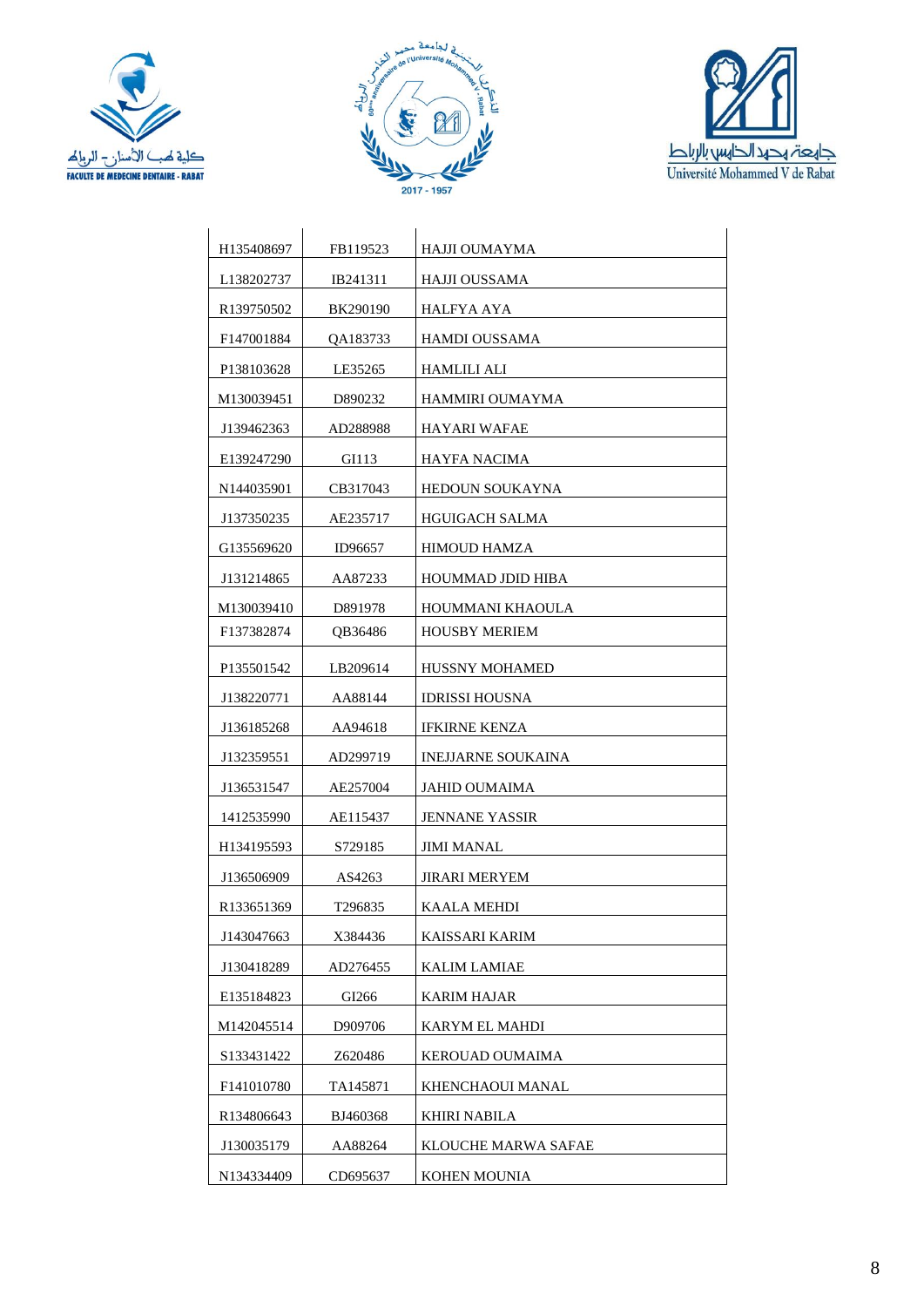





| F142014886             | OB37022  | <b>KROUIT ANAS</b>        |
|------------------------|----------|---------------------------|
| 1311533694             | AE128675 | KSAMA SARA                |
| N131080168             | CD695162 | LAABAR YOUSSEF            |
| N139179754             | CD656128 | <b>LAAID NISRINE</b>      |
| F137382919             | QB34379  | LAAROUSSI ISRAE           |
| J120012452             | AA76829  | <b>LAAROUSSI MALAK</b>    |
| R139864036             | BK684741 | <b>LACHGUER MOHAMED</b>   |
| J130211480             | AE234479 | LAGHMARI KAOUTAR          |
| M132520952             | V354036  | LAGHRISSI FATIMA          |
| J137451752             | AE270360 | LAGHZAOUI MARYAM          |
| Z175501717             | AE164243 | LAHLALI HAMZA             |
| E135223340             | G557429  | LAHLIMI YOUSRA            |
| J135506908             | A441992  | LAKHFIF FERDAOUS          |
| J145030790             | AD292200 | LAKSSIR SOUFIANE SOUFIANE |
| M130073939             | UB97671  | LAMAAMAR MOHAMED          |
| 1412632081             | G668290  | <b>LAMINE AHMED</b>       |
| J130352372             | AD288966 | <b>LAMROUSS ABLA</b>      |
| E147019045             | GA210621 | LAQOUAICHI HAJAR          |
| 1511528828             | AA55432  | LATIF ABDELILLAH          |
| 1412918667             | DA85474  | LBATIWI AMINA             |
| L <sub>138288455</sub> | I739888  | LIMOUNI AMALE             |
| K <sub>131319456</sub> | M621353  | LOUAK AYOUB               |
| M141037802             | V343198  | MAAROUF OUMAIMA           |
| F131291601             | WB193119 | MABTY AFAF                |
| P146034850             | KB166646 | <b>MAHBAR MOHAMED</b>     |
| J135244555             | AD289210 | MAKROUD CHAYMAE           |
| H133217853             | F647753  | <b>MALKI HIBA</b>         |
| K132352746             | MC281703 | MANANE NAJWA              |
| J135261693             | AD302383 | MARCHICHE HIBA            |
| R <sub>143108246</sub> | BK674647 | MARGHARI HAMZA            |
| M149044452             | UB95289  | MAZIGH SABAH              |
| J130519760             | AE445    | MAZOUZ ZAYNAB             |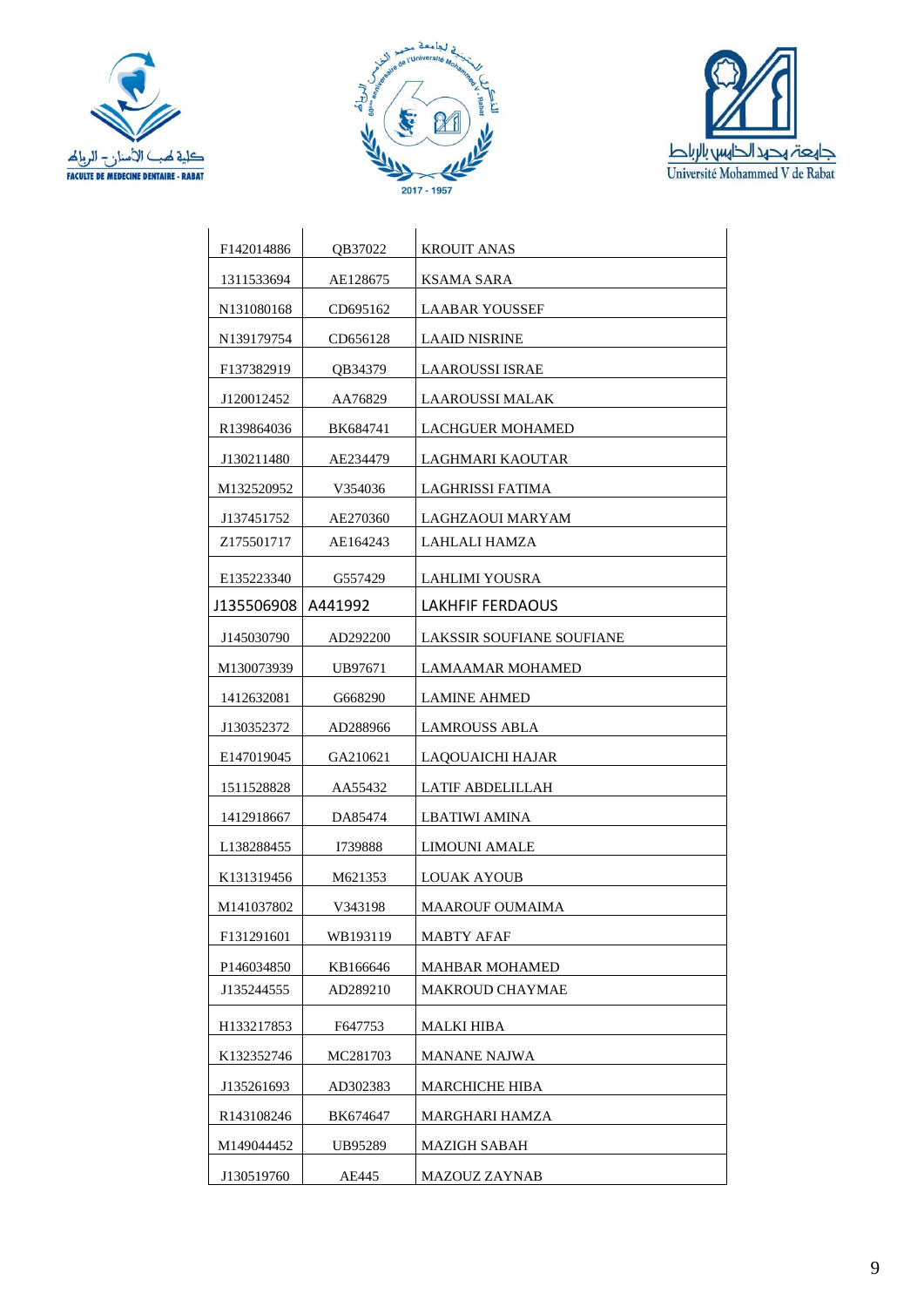





| M130094738             | D887224         | M'CHICHOU KAOUTAR     |
|------------------------|-----------------|-----------------------|
| J110000580             | AA79580         | <b>MERIZAK LAILA</b>  |
| E132188408             | G705511         | <b>MHAIDIR ABIR</b>   |
| J110075087             | AA86388         | <b>MIKOU WISSAL</b>   |
| B137079604             | AA91316         | MIMOUNI OUMAIMA       |
| E131165893             | GI650           | <b>MISSAOUI RANIA</b> |
| J133447360             | AE918           | <b>MIZA SEDDIK</b>    |
| D <sub>135765764</sub> | JK36322         | MLIK FATIMA ZOHRA     |
| H <sub>130023580</sub> | FA190500        | MOKHTARI AHMED HAMZA  |
| G149014698             | EA218623        | <b>MOUHSINE SARA</b>  |
| M134416549             | U189058         | <b>MOUJANE ZAHRA</b>  |
| M131496241             | D891953         | <b>MOURID AMALE</b>   |
| N <sub>134215069</sub> | CD515197        | MOUTAOUFIQ MANAL      |
| 1513527794             | X382202         | M'RINI FATIMAZAHRAE   |
| J131425791             | AS3769          | <b>MRIZAK SANAE</b>   |
| J137190154             | AA80911         | NABICH CHAIMAE        |
| J110013983             | AA77253         | NABIL AYA             |
| J137091234             | AE203486        | NACER NAIMA           |
| R <sub>139241139</sub> | BJ429474        | NAIM RIME             |
| J130540304             | XA126143        | NAIMI OUMAIMA         |
| P130438012             | KB170159        | NAJIHI CHAIMAE        |
| 1210756482             | CD552272        | NAJJATI MOURAD        |
| R <sub>130272835</sub> | <b>BK680852</b> | NATIJ HAMZA           |
| J110068534             | AA84057         | NEHIRI HAJAR          |
| P120022310             | L625254         | NEJJAR ALI            |
| 1311274216             | QA167535        | NEKKACH SOUKAINA      |
| J130393754             | AS1688          | <b>NKIRI IMANE</b>    |
| J132405677             | AE268160        | NOUAS SOUKAINA        |
| J142034219             | AE262767        | OUAALLA CHAIMAE       |
| B142001182             | SH188763        | OU-ABBOU IKRAM        |
| M146042585             | V346724         | <b>OUALI AMAL</b>     |
| J138473715             | X405996         | <b>OUAYACH MAJDA</b>  |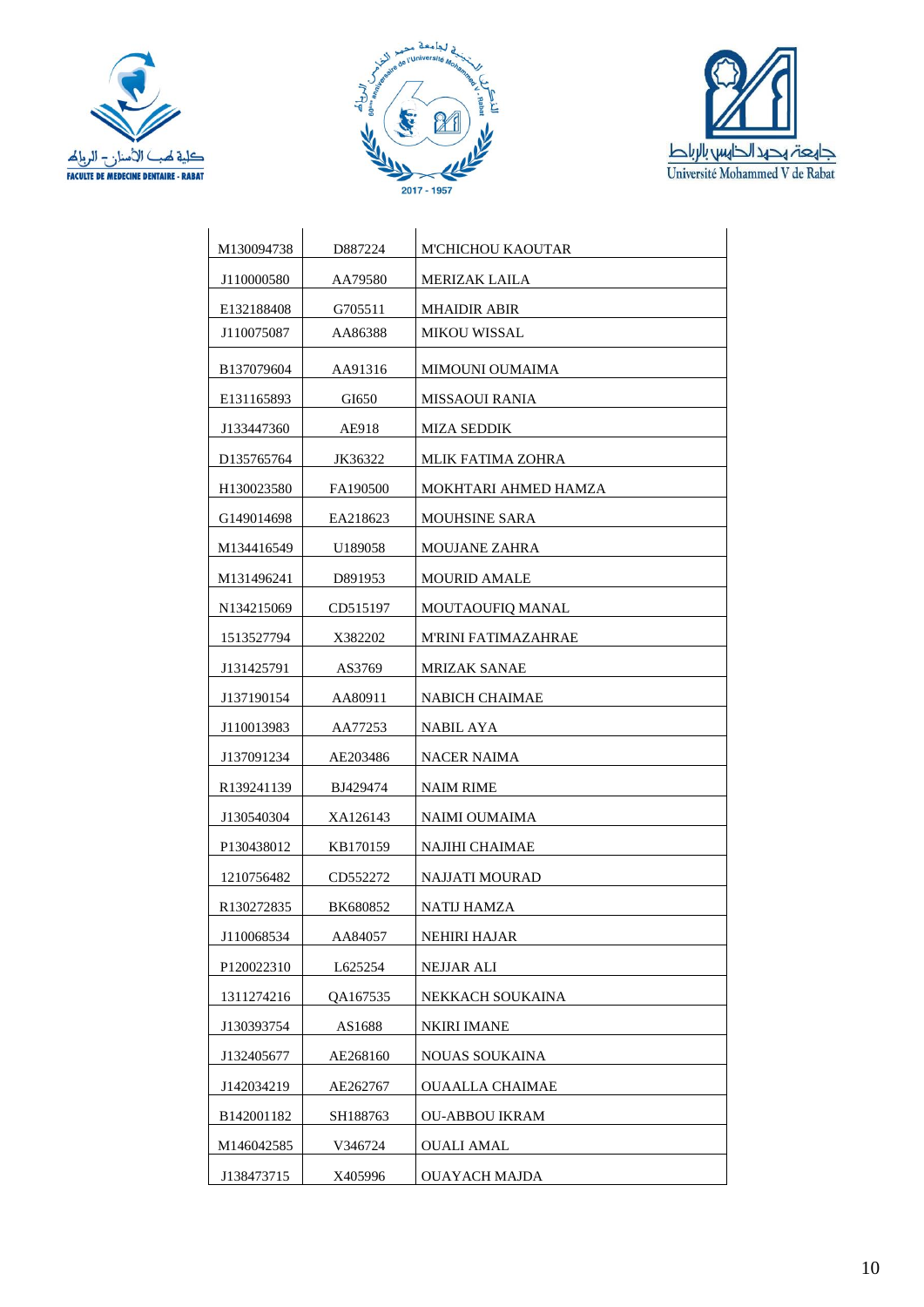





| J130264502             | AD298252 | OUBRAIM HAFCA            |
|------------------------|----------|--------------------------|
| J132368558             | AE271747 | OUCHCHATE KAOUTAR        |
| M148073970             | U197050  | <b>OUDAZ SOUKAYNA</b>    |
| J139261640             | AD280216 | OUDICH KHAWLA            |
| J132316851             | AD289920 | <b>OUDICH MERYEME</b>    |
| M146060518             | DA92171  | <b>OUDIL HAJAR</b>       |
| M132429969             | UD12106  | OUEDERROU MONIA          |
| L <sub>130141501</sub> | I740440  | OUHAKI SALMA             |
| J135499429             | AD244746 | OUHASSAIN WISSAL         |
| J146021831             | AE272263 | <b>OUHNA SAIDA</b>       |
| M135307838             | D889176  | OUKHTI NASSIM            |
| D <sub>130411869</sub> | P343338  | <b>OULAHCEN SOUFIAN</b>  |
| L133213437             | IA183365 | <b>OULAIDI IMANE</b>     |
| N138189417             | CD693769 | OUMARI MOHAMMED SOUFIANE |
| M135198601             | UA120101 | <b>OUTANOUTE AMAL</b>    |
| M132264580             | D897098  | <b>QADDAF ZINEB</b>      |
| L <sub>144054953</sub> | I744161  | RADOUANE HODA            |
| L <sub>148054813</sub> | L744253  | RAFIHI HAJAR             |
| J134287334             | AD244977 | RAHIOUI RABIAA           |
| J135482001             | AE106982 | RAMI MERYEM              |
| P137135803             | GM208589 | RAZZOKI OUMAIMA          |
| N149016764             | CD267349 | RHISSASSI SALMA          |
| J138285206             | AE263085 | RHOUNA MERYEM            |
| J130012902             | AA80369  | RIH YOUSSEF              |
| J141046167             | AE109594 | <b>RJILA SANAE</b>       |
| J145040886             | AD287680 | ROUZI KHOULOUD           |
| S136346026             | Z613382  | <b>SAAD REDA</b>         |
| G130509257             | EE551892 | SAADALBICHR GHITA        |
| J133111507             | AA87003  | <b>SABIR OUMAIMA</b>     |
| D <sub>135171045</sub> | JH47183  | SABRI IMANE              |
| G132554330             | EA225226 | SABRI KAOUTHAR           |
| D135765766             | JK35927  | <b>SADKI LAMIAA</b>      |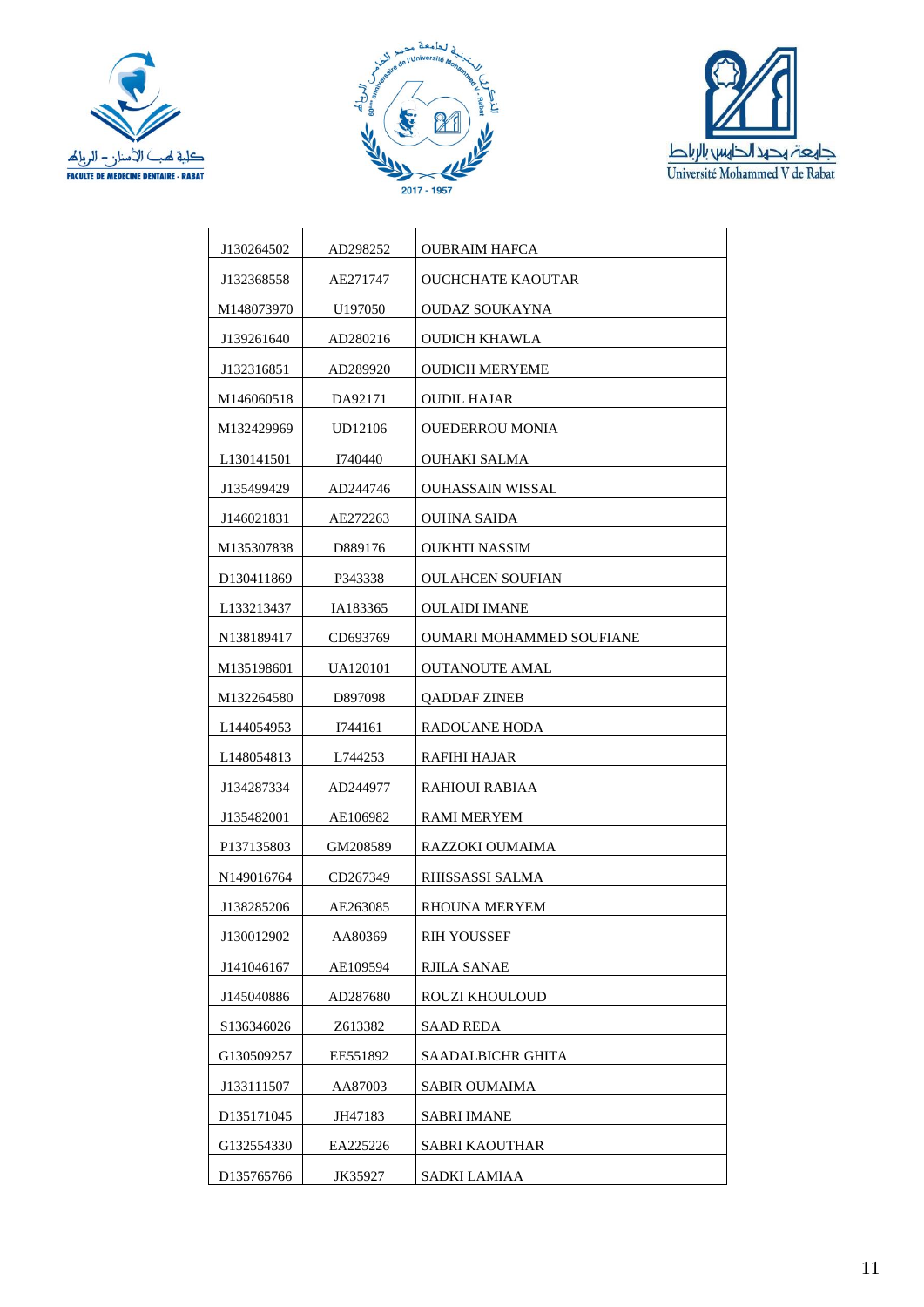





| J131091509              | AE260772 | SAF AMINA                 |
|-------------------------|----------|---------------------------|
| J143049419              | AE269778 | SAFYAOUI IHSANE           |
| A134013349              | OD53539  | <b>SAMOUH WEAM</b>        |
| M142060514              | DA91783  | SANNAN AICHA              |
| S136483934              | AD287359 | SAOUD AYMAN               |
| P140007331              | K542926  | SAQI YASSIN               |
| K <sub>130033636</sub>  | MC290224 | SAYOTI KHADIJA            |
| K144037534              | HH118021 | SEBBATA IMANE             |
| E134220163              | G670238  | <b>SEGHIR ALAE</b>        |
| E131151087              | GN229861 | <b>SENIA DAOUIA</b>       |
| R <sub>1369</sub> 13454 | BB182760 | SIKI HAMZA                |
| D137349813              | PA164782 | <b>SLIMAN AYOUB</b>       |
| J133425845              | AS3906   | SLIMANI AKRAM             |
| M143041815              | V341089  | <b>SOUFYAN ZINEB</b>      |
| N139366063              | CD288014 | <b>SQALLI ADOUI HAJAR</b> |
| N <sub>134225805</sub>  | CD696252 | <b>TABOUTI DRISS</b>      |
| J138458703              | AS2912   | <b>TAFZIOUINE IBTIHAL</b> |
| J149034143              | AE117674 | TAHLIOUINE SAFAE          |
| N136310738              | CB320351 | TAJNARI SOUHAILA          |
| N133383837              | CN30061  | TALBI FATIMA ZAHRA        |
| J110000592              | AA83779  | TALHA MANAL               |
| N132087799              | CB323878 | <b>TAMAHMACHTE HAFSSA</b> |
| M130242207              | D987826  | TAMDI WIAM                |
| L145046490              | ID94426  | TAYBOUTA CHAIMA           |
| J132503266              | AS2046   | <b>TBAICHE NISSRINE</b>   |
| J130053656              | AA85932  | <b>TIZGUI KAOUTAR</b>     |
| R130184679              | T284990  | <b>TOUIL ABDELBASST</b>   |
| K130336698              | M591179  | TOUIRA SOUFIANE           |
| J137297103              | X404390  | TOURI TACHFINE            |
| F138400046              | W399286  | TOUSSI ZINEB              |
| M138369159              | D882039  | TOUZANI YOUSSRA           |
| J133391408              | AE263306 | YAFAA NASSIRA             |